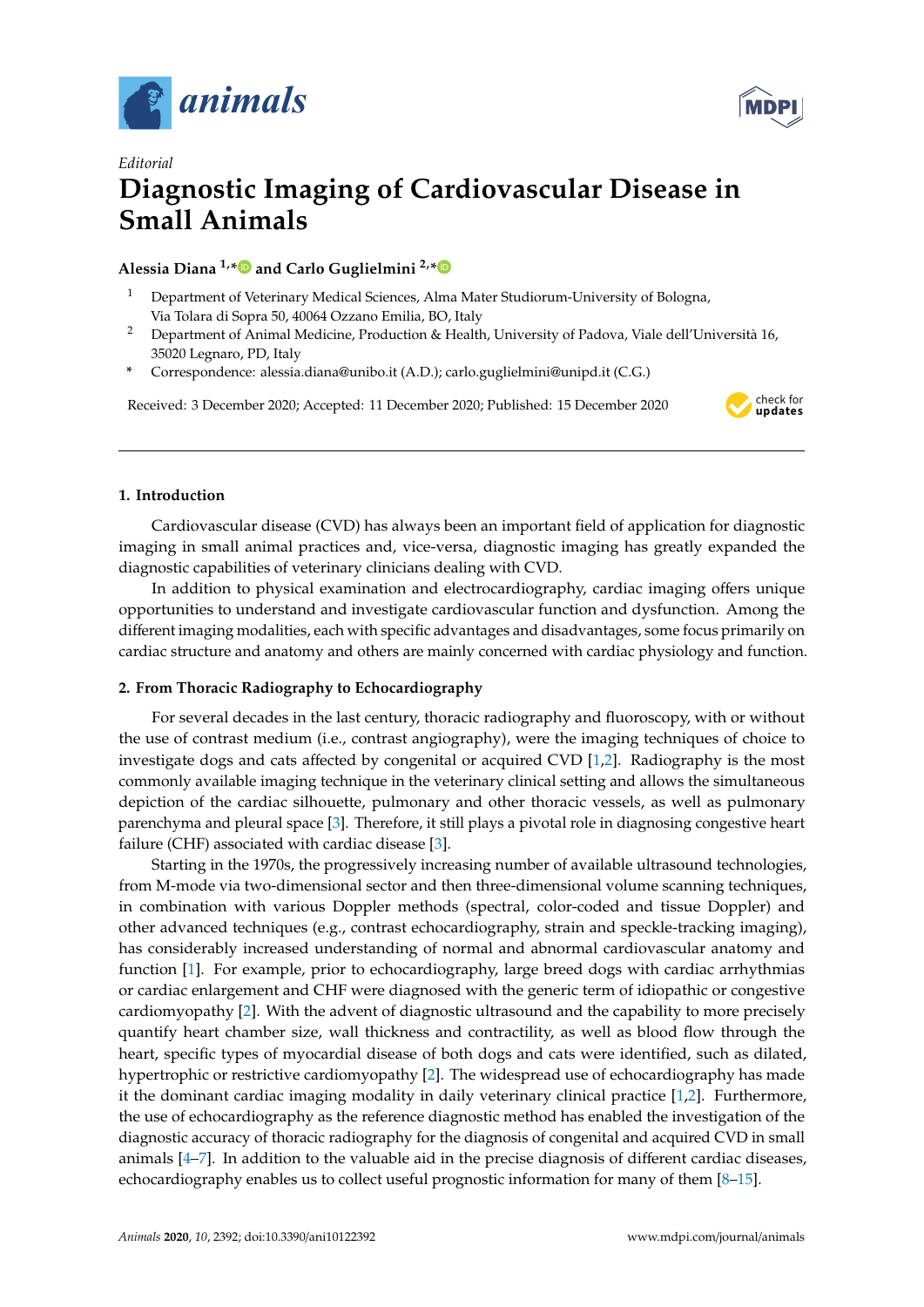#### **3. From Computed Tomography and Magnetic Resonance Imaging to Artificial Intelligence and Beyond**

In the last decade, the increasing accessibility of computed tomography (CT) and magnetic resonance imaging (MRI) units in small animal veterinary practices has offered additional powerful tools for the in-depth exploration of cardiac anatomy and the assessment of cardiac function. The high temporal and spatial resolution achievable with the modern multidetector-row CT scanners, which can acquire a three-dimensional dataset of the heart and thoracic vessels in a few seconds, allows the depiction of very small or difficult to access normal or abnormal cardiovascular structures (e.g., the coronary arteries) [\[16\]](#page-2-3). Furthermore, the use of contrast medium for CT pulmonary angiography represents the technique of choice for the diagnostic confirmation of subtle and challenging vascular diseases (e.g., pulmonary thromboembolism) [\[17\]](#page-2-4).

The heart and great vessels are very well visualized with MRI because the contrast between cardiovascular tissue and blood is more pronounced than in echocardiography and cardiac CT. Therefore, cardiac MRI is the reference imaging technique for the assessment of cardiac morphology and function and is often used for the evaluation of complex cardiovascular anomalies and specific myocardial disease processes in humans. In companion animals, the early application of MRI includes the precise assessment of cardiac morphology, volume and function, as well as the identification of subtle and challenging changes in poorly accessible cardiovascular structures such as the right ventricle, the pericardium and the heart base in animals with arrhythmogenic cardiomyopathy, mesothelioma, heart base masses and vascular abnormalities, respectively [\[18\]](#page-2-5).

Finally, veterinary cardiologists and radiologists have very recently started the early application of deep learning, an artificial intelligence application that uses computer-aided detection methods with the aim of helping clinicians recognize cardiac or left atrial enlargement on canine thoracic radiographs [\[19,](#page-2-6)[20\]](#page-2-7).

Cardiovascular imaging has witnessed an explosive expansion of available tools providing detailed information of cardiovascular structures and physiology with noticeable improvement in the diagnosis of CVD. The future directions of cardiac imaging include the increased interconnection among the different imaging techniques and their extended use, not only for diagnostic but also for prognostic purposes in animals with CVD.

**Author Contributions:** Conceptualization, A.D. and C.G.; writing—original draft preparation, A.D. and C.G.; writing—review and editing, A.D. and C.G. All authors have read and agreed to the published version of the manuscript.

**Funding:** This research received no external funding.

**Conflicts of Interest:** The authors declare no conflict of interest.

#### **References**

- <span id="page-1-0"></span>1. Scansen, B.A.; Drees, R. Joint virtual issue on recent advances in veterinary cardiac imaging. *J. Vet. Intern. Med.* **2020**, *34*, 546–548. [\[CrossRef\]](http://dx.doi.org/10.1111/jvim.15669) [\[PubMed\]](http://www.ncbi.nlm.nih.gov/pubmed/31943370)
- <span id="page-1-1"></span>2. Buchanan, J.W. The history of veterinary cardiology. *J. Vet. Cardiol.* **2013**, *15*, 65–85. [\[CrossRef\]](http://dx.doi.org/10.1016/j.jvc.2012.12.002) [\[PubMed\]](http://www.ncbi.nlm.nih.gov/pubmed/23453139)
- <span id="page-1-2"></span>3. Guglielmini, C.; Diana, A. Thoracic radiography in the cat: Identification of cardiomegaly and congestive heart failure. *J. Vet. Cardiol.* **2015**, *17*, S87–S101. [\[CrossRef\]](http://dx.doi.org/10.1016/j.jvc.2015.03.005) [\[PubMed\]](http://www.ncbi.nlm.nih.gov/pubmed/26776597)
- <span id="page-1-3"></span>4. Lamb, C.R.; Boswood, A.; Volkman, A.; Connolly, D.J. Assessment of survey thoracic radiography as a method for diagnosis of congenital cardiac disease in dogs. *J. Small Anim. Pract.* **2001**, *42*, 541–545. [\[CrossRef\]](http://dx.doi.org/10.1111/j.1748-5827.2001.tb06024.x) [\[PubMed\]](http://www.ncbi.nlm.nih.gov/pubmed/11721982)
- 5. Guglielmini, C.; Diana, A.; Santarelli, G.; Torbidone, A.; Di Tommaso, M.; Baron Toaldo, M.; Cipone, M. Accuracy of the vertebral heart score and sphericity index for detection of pericardial effusion in canine thoracic radiographs. *J. Am. Vet. Med. Assoc.* **2012**, *241*, 1048–1055. [\[CrossRef\]](http://dx.doi.org/10.2460/javma.241.8.1048) [\[PubMed\]](http://www.ncbi.nlm.nih.gov/pubmed/23039979)